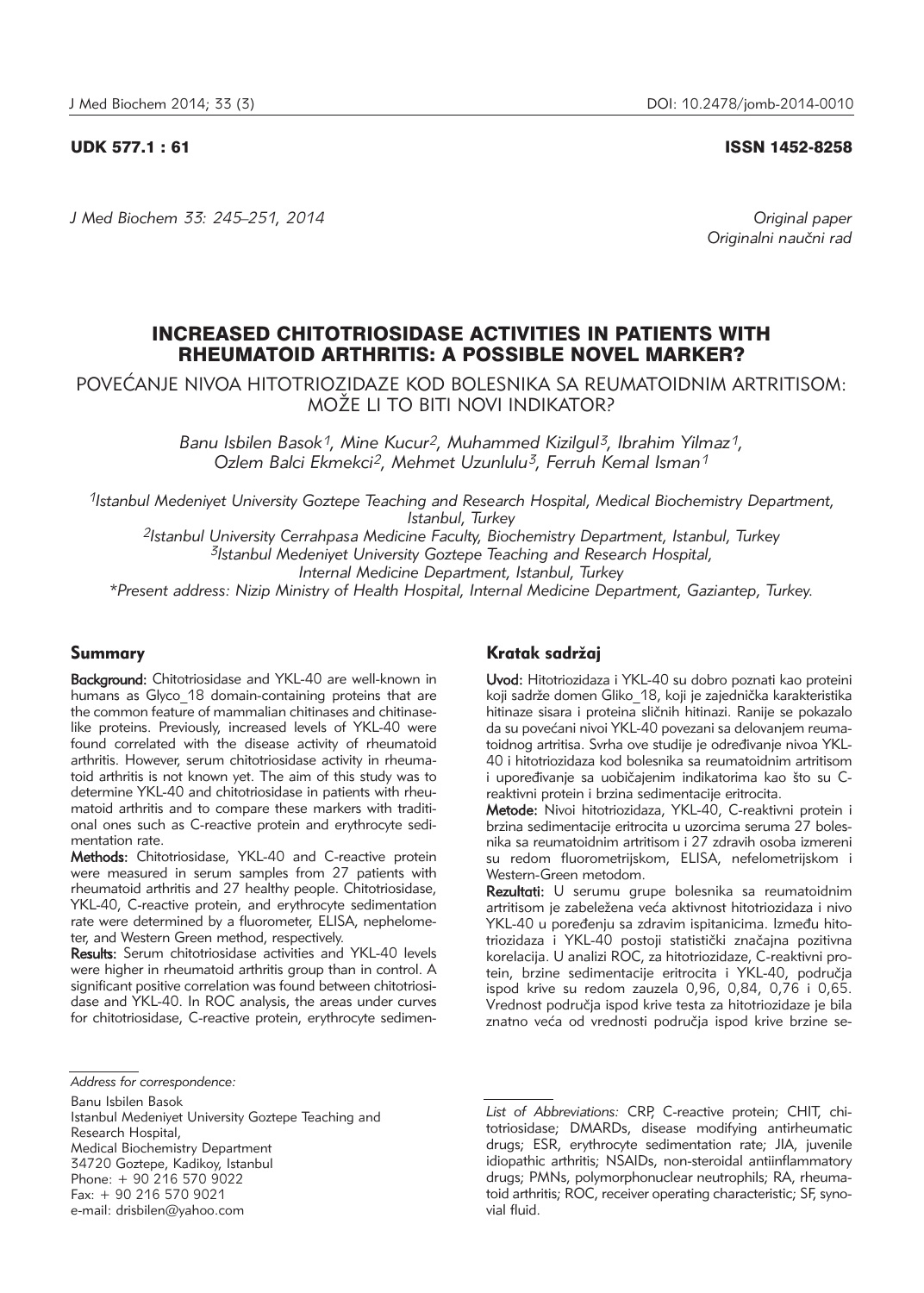tation rate, and YKL-40 were 0.96, 0.84, 0.76, and 0.65, respectively. Area under the curve for chitotriosidase was significantly higher than the area for erythrocyte sedimentation rate ( $p=0.005$ ) and for YKL-40 ( $p=0.0001$ ), but not for Creactive protein (p=0.055).

Conclusions: Serum chitotriosidase was significantly increased in patients with rheumatoid arthritis. Among all the parameters evaluated, chitotriosidase was the most sensitive and specific one. Comprehensive studies covering larger populations are needed to elucidate the relationship between chitinases, in particular chitotriosidase and rheumatoid arthritis.

Keywords: chitotriosidase, C-reactive protein, inflammation, rheumatoid arthritis, YKL-40

## Introduction

Chitotriosidase (CHIT) and YKL-40 are wellknown in humans as Glyco\_18 domain-containing proteins that are the common feature of mammalian chitinases and chitinase-like proteins (1). CHIT is mainly produced by active macrophages and partly poly morphonuclear neutrophils (PMNs), and is a major marker for Gaucher disease (2). Other than Gaucher disease, CHIT activity is also related to inherited Ivsosomal storage disorders (3) including Nieman-Pick disease and Fabry, and noninherited disorders such as nonalcoholic steatohepatitis, Alzheimer disease, cerebral adrenoleukodystrophy, chronic obstructive pulmonary disease, sarcoidosis, acute appendicitis, and atherosclerosis (4-10).

YKL-40, also called human cartilage glycoprotein-39 (HC gp-39) or chondrex, is a 40 kDA glycoprotein, secreted by macrophages, PMNs, fibroblast-like synovial cells, articular chondrocytes, hepatocytes, and smooth muscle cells, as well as tumor cells (1). Elevated serum levels of YKL-40 have been described in various diseases associated with inflammation such as rheumatoid arthritis (RA), osteoarthritis, systemic lupus erythematosus, inflammatory bowel diseases with joint involvement, acute appendicitis, preeclampsia, and also in the group of cardiovascular diseases and cancer (11–17).

RA is a chronic, systemic autoimmune disease characterized by synovial inflammation in multiple joints. The chronic inflammation and cellular infiltration of the synovial membrane of affected joints induce destruction of cartilage and bone, and hence this severe process results in progressive joint destruction, osteoporosis, and severe disability (18). Although the laboratory markers used routinely such as erythrocyte sedimentation rate (ESR) and C-reactive protein (CRP) are rapid, objective, and inexpensive, they lack sensitivity and specifity for disease activity as well as disease prediction (19). Still, these tests have been included in the 2010 RA classification criteria (20) possibly due to the lack of more sensitive and specific markers of disease activity. Nevertheless, the search for other noninvasive biomarkers for RA is still ongoing.

dimentacije eritrocita (p=0,005) i YKL-40 (p=0,0001), ali  $identična$  sa područjem za C-reaktivni protein (p=0,055). Zaključak: Aktivnost hitotriozidaze u serumu bolesnika sa reumatoidnim artritisom je u vidljivom porastu. Između svih procenienih parametara utvrđeno je da je hitotriozidaza najosetljivija i najspecifičnija. Postoji potreba za opsežnim studijama na polju hitinaze, koje obuhvataju veće populacije i .<br>koje će istražiti odnos između hitotriozidaza i reumatoidnog artritisa.

Ključne reči: hitotriozidaza, C-reaktivni proteini, inflamacija, reumatoidni artritis, YKL-40

Previously, YKL-40 mRNA expression was determined in the joint cartilage affected by RA (21). Interestingly, in normal human cartilage there was no expression of YKL-40. Later, several studies specified that not only synovial YKL-40 levels, but also serum levels were found correlated with the disease activity (22, 23). Although CHIT activity in serum was evaluated in several inflammatory diseases, besides lysosomal storage diseases, there is only one study which evaluated the activity of CHIT in the context of rheumatologic disease. In that study, authors suggested that increased activity of CHIT in synovial fluid might be a predictor of the course of juvenile idiopathic arthritis (24). Overall, serum CHIT activity in RA is still not known.

The objective of the present study was primarily to investigate the serum levels of CHIT and YKL-40 and whether these markers are superior to traditional markers such as CRP and ESR in a cohort of patients with RA.

## Material and Methods

#### *Patients*

Between January 2011 and May 2011, 27 (22 female, 5 male) patients who applied to the Internal Medicine Department and had been diagnosed with RA according to the »American College of Rheumatology (ACR)-1987 Criteria for the Classification of Acute Arthritis of Rheumatoid Arthritis« (25) were included in the study. The patients were under standard treatment for their disease including corticosteroids, assorted nonsteroidal antiinflammatory drugs (NSAIDs), disease modifying antirheumatic drugs (DMARDs) before and during the study. All patients were in clinical remission, which was defined as clinician-determined remission, meaning stable, controlled disease, and requiring no need of change in medication. The exclusion criteria for the patients were: any collagen tissue disorder, any type of infection, presence of chronic diseases causing low-grade inflammation such as diabetes mellitus, dyslipidemia, hypertension, thyroid dysfunction, malignity, liver or renal disease or smoking. Age- and gender-matched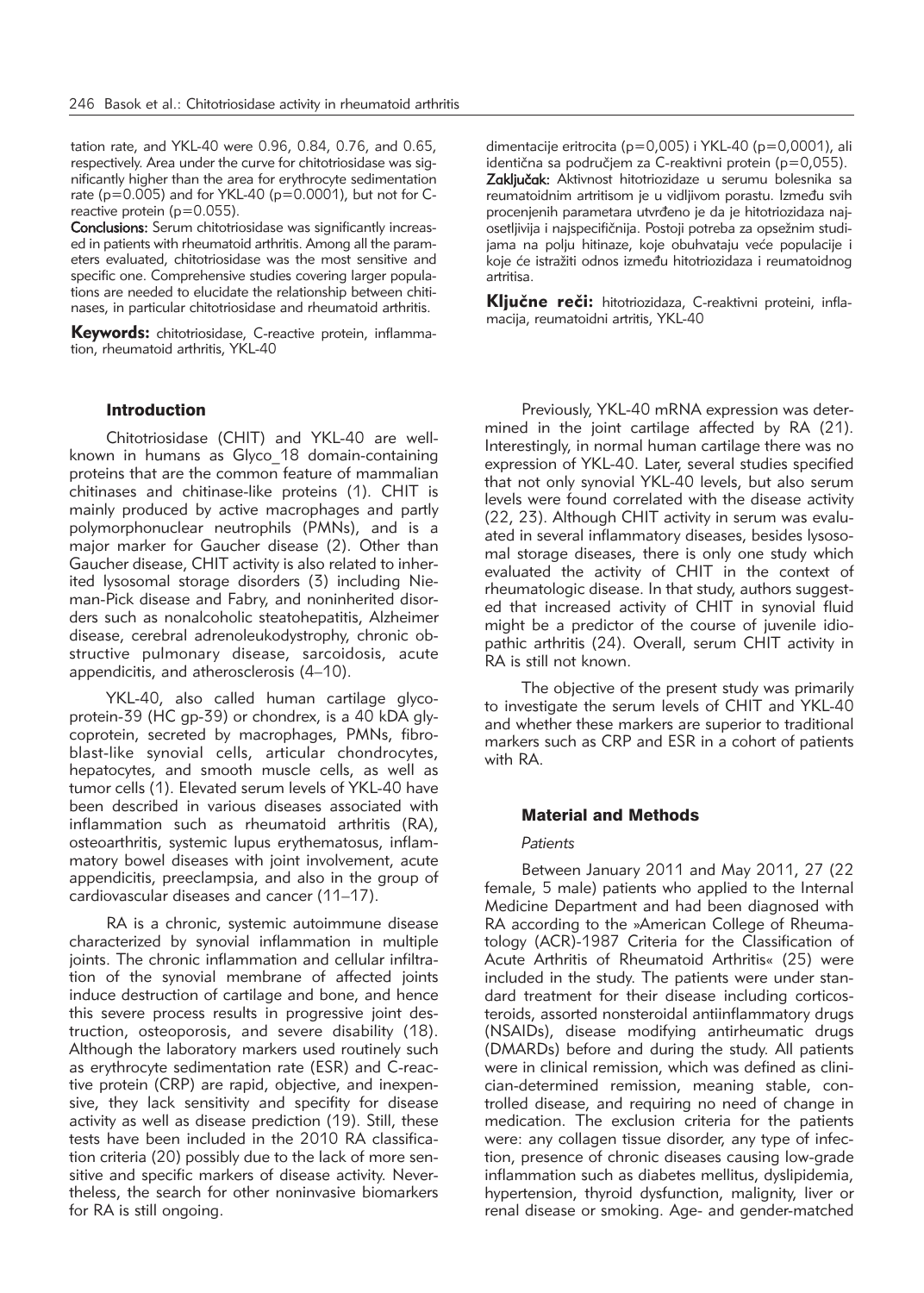27 healthy people (20 female, 7 male) who were eligible in terms of inclusion and exclusion criteria were accepted as a control group for the comparison of serum biochemical analyses. These volunteers were not given any medical and/or physical therapy.

The study was conducted in accordance with the Helsinki Declaration of 1975 and approved by the hospital's ethics committee (Date: 17.05.2011; Decision no: 12/B). All participants provided written informed consent

#### *Biochemical analyses*

After an overnight fast, blood samples were taken from the subjects. The samples were left to clot, and serum was separated from cellular fragments by centrifugation within one hour after blood sampling. All serum samples were stored at –80 °C until analysis. Serum CHIT activity was based on the method described by Hollak et al. (2), with minor modifications. In summary,  $5 \mu L$  of serum samples were incubated with  $100 \mu L$  of 22  $\mu$ mol/L 4methylumbelliferyl β-D-N, N', N''-triacetylchitotrio-<br>side (Sigma Chemical St Louis MO USA) as subside (Sigma Chemical, St. Louis, MO, USA) as substrate in Mcllvain phosphate-citrate buffer, pH 5.2, for 1 h at 37 °C. The reaction was terminated by adding 120  $\mu$ L of 0.5 mol/L Na<sub>2</sub>CO<sub>3</sub>-NaHCO<sub>3</sub> buffer, pH 10.7, and the fluorescence of 4-methylumbelliferone was measured with a fluorometer with excitation set at 355 nm and emission at 460 nm (Titertek, Huntsville, AL, USA). According to the methods of Artieda et al. (26), CHIT activity was expressed as nanomoles of substrate hydrolyzed per hour per milliliter of incubated serum. Serum CHIT activity was measured by duplication and coefficient variation was less than 5% in all studies.

Serum YKL-40 concentrations were determined by a commercial enzyme-linked immunosorbent assay (ELISA) kit (Quidel Corporation, Santa Clara, USA) (27) according to instructions by manufacturers. The intra-, and inter-assay coefficient variations (CVs) of the kit were 3.6% and 5.3%, respectively. The assay sensitivity was 20 ng/mL.

Serum CRP levels were measured by a nephelometric method (Immage, Beckman-Coulter Inc., USA). ESR levels were determined by the Western Green method (Berkhun SDM-100, Turkey).

#### *Statistical analyses*

The SPSS 15.0 (SPSS Inc. Chicago, IL, USA) was used for all analyses. The normality of the variables was tested with the Shapiro-Wilk test. Continuous variables are presented as median with interquartile range (IQR). Mann–Whitney U-test with Bonferroni correction was used for groups' comparisons. Correlation analyses were performed by the Spearman rho correlation test. The clinical performances of all parameters were measured using receiver operating characteristic (ROC) curves. ROC analysis and also comparisons of ROC curves were performed with MedCalc® for Windows software (MedCalc, Belgium). A p value of less than 0.05 was considered statistically significant for all analyses.

### **Results**

The characteristics and the laboratory findings of the groups are shown in the *Table I*. Mean ages of the patients with RA and healthy subjects were  $46.3 \pm 13.1$  and  $46.2 \pm 9.0$ , respectively. Both groups did not show any differences in terms of age and gender (*Table I*). As expected, significant differences in serum CRP and ESR values were found in patients with RA compared to the values of the healthy subjects (p=0.0001 and p=0.001, respectively) (*Table I*). In particular, serum CHIT activities were almost two times higher in the RA group when compared to control  $(178.0 \pm 72.0 \text{ vs. } 89.0 \pm 21.0; \text{ p} = 0.0001).$ Serum YKL-40 levels were also higher in the patient group than in the control group (66.95±87.27 vs.  $48.7 \pm 29.3$ ; p=0.026).

|                                       | <b>RA</b><br>$(n=27)$ | Control<br>$(n=27)$ | p value    |
|---------------------------------------|-----------------------|---------------------|------------|
| Age (years)                           | $46.3 \pm 13.1$       | $46.2 \pm 9.0$      | 0.735      |
| Gender M/F                            | 5/22                  | 7/20                | 0.513      |
| Chitotriosidase (nmol/ml/h)           | $178.0 \pm 72.0$      | $89.0 \pm 21.0$     | $= 0.0001$ |
| C-reactive protein (mg/L)             | $5.6 \pm 6.2$         | $2.5 + 1.8$         | $= 0.0001$ |
| Erythrocyte sedimentation rate (mm/h) | $28.0 \pm 21.0$       | $18.0 \pm 17.0$     | $= 0.001$  |
| YKL-40 (ng/mL)                        | $66.95 \pm 87.27$     | $48.7 + 29.3$       | $= 0.026$  |

Table I Age, gender ratio, and laboratory findings in patients with rheumatoid RA compared to control group.

Values expressed as median ± IQR M/F: Male/Female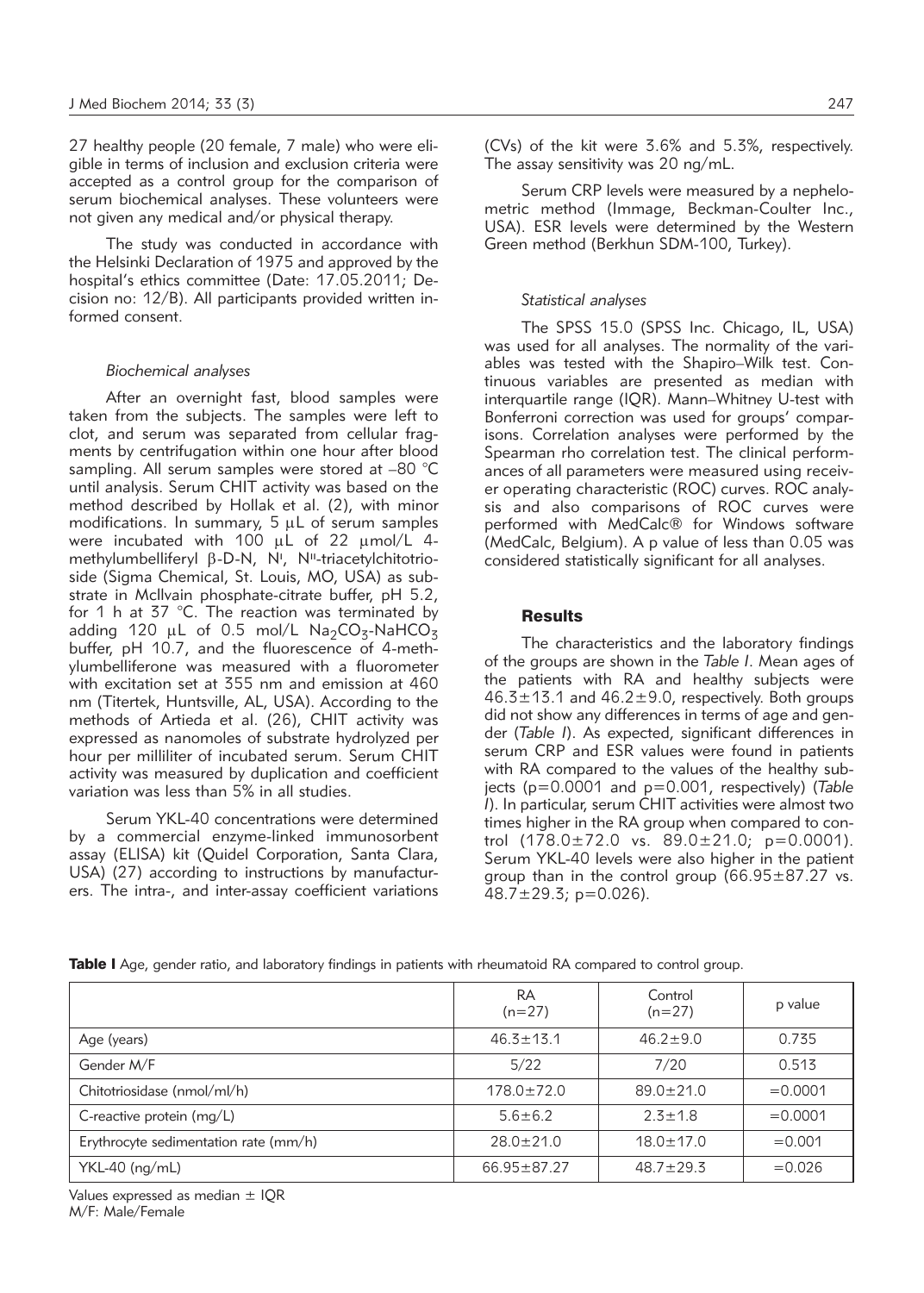| Variable         | CHIT (nmol/mL/h)                           | $YKL-40$ (ng/mL) |
|------------------|--------------------------------------------|------------------|
| $CRP$ (mg/L)     | $ r=0.528$ (p=0.0001) $ r=0.440$ (p=0.001) |                  |
| $ESR$ ( $mm/h$ ) | $r=0.364$ (p=0.007) $ r=0.370$ (p=0.006)   |                  |
|                  | $ YKL-40$ (ng/mL) $ r=0.349$ (p=0.011)     |                  |

Table II Correlation analysis of serum YKL-40 and chitotriosidase (CHIT) with C-reactive protein (CRP) and erythrocyte sedimentation rate (ESR).

r: Spearman rho correlation coefficient.



Figure 1 Receiver operating characteristic (ROC) curves comparing chitotriosidase (CHIT), C-reactive protein (CRP), erythrocyte sedimentation rate (ESR), and YKL-40 for prediction of rheumatoid arthritis. The area under the curve was 0.96 for CHIT, 0.84 for CRP, 0.76 for ESR, and 0.65 for YKL-40.

The results of correlation analyses were shown in *Table II*. There was a significant positive correlation between serum YKL-40 and both CRP and ESR. Whilst serum CHIT activity was positively correlated with CRP and ESR, the most robust correlation was found between CHIT and CRP (r=0.528, p=0.0001) (*Table II*). Also, a significant positive correlation was found between CHIT activities and YKL-40 levels  $(r=0.349; p=0.011)$ .

The areas (Standard Error (SE)) under ROC curves (AUC) were 0.96 (0.03) for CHIT, 0.84 (0.06) for CRP, 0.76 (0.07) for ESR and 0.65 (0.08) for YKL-40 (*Figure 1*). AUC for CHIT was significantly higher than the area for ESR (p=0.005) and the area for YKL-40 (p=0.0001). Although AUC for CHIT was higher than the area for CRP, the difference was not statistically significant (p=0.055). Diagnostic cut-off levels with the optimum sensitivity and specificity derived from the ROC curve were found to be CHIT >112 nmol/ml/h and YKL-40 >92.6 ng/mL. Using these optimum cut-off levels, CHIT and YKL-40 had 93% and 37% sensitivity, and 89% and 100% specificity, respectively.

#### **Discussion**

The present study indicates that two chitinases, CHIT and YKL-40, significantly increased in the patients with RA. Moreover, in terms of the disease prediction, CHIT was superior to YKL-40. Previously, serum YKL-40 levels were determined to assess its usefulness as a marker in RA pathogenesis (22, 28). However, serum CHIT activity was not evaluated in any RA cohort and, to our knowledge, this is the first study in the literature to present elevated CHIT activities in patients with RA.

Despite their low sensitivity and specificity, the traditional acute phase response markers, CRP and ESR, are still used in clinical practice to evaluate the disease activity of RA. Furthermore, new classification criteria for RA published by the American College of Rheumatology/European League Against Rheumatism Collaborative Initiative in 2010 included these laboratory tests at classification of newly presenting patients (20). In the present study, we did not use the new criteria because all of our patients were diagnosed with RA by the »ACR 1987 Criteria« before 2010. However, we determined both CRP and ESR levels of the groups, and then we compared their clinical performances with each of the biomarkers tested in this study. The ROC analyses showed that CHIT was superior to both CRP and ESR, in contrast to YKL-40.

Unlike YKL-40, CHIT activity in patients with any rheumatoid disorder including RA is still unknown. In this respect, CHIT activity was evaluated only in one study that included children diagnosed with juvenile idiopathic arthritis (JIA), a childhood rheumatic disorder (24). In our study, both serum and synovial fluid (SF) CHIT activities in the patients with JIA were evaluated. While serum CHIT activities of all patients were within the normal range, SF CHIT activities of some patients were increased. Moreover, in the latter group, the clinical course of JIA was more complicated and the CRP and ESR levels of this group were also elevated. Thus, the authors speculated that, as a possible presenter of the role of macrophages in synovia, CHIT could be helpful for the prediction of disease course. In our study, there was a clear elevation in serum CHIT activity. Although we did not analyze the CHIT activities of patients in SF, we still believe that these elevated activities of serum CHIT might represent the role of macrophages in RA. The differences between the serum CHIT results might be due to patients' age and the nature of the two diseases. Nevertheless, it cannot be addressed whether CHIT activity is related directly to damage within the rheumatoid joints. To answer this question, there is a need for the determination of the activity of CHIT in the SF of affected joints.

It has been described that YKL-40 levels increase with age (29, 30). Still, the reason for this increase is unknown, but it might be explained by the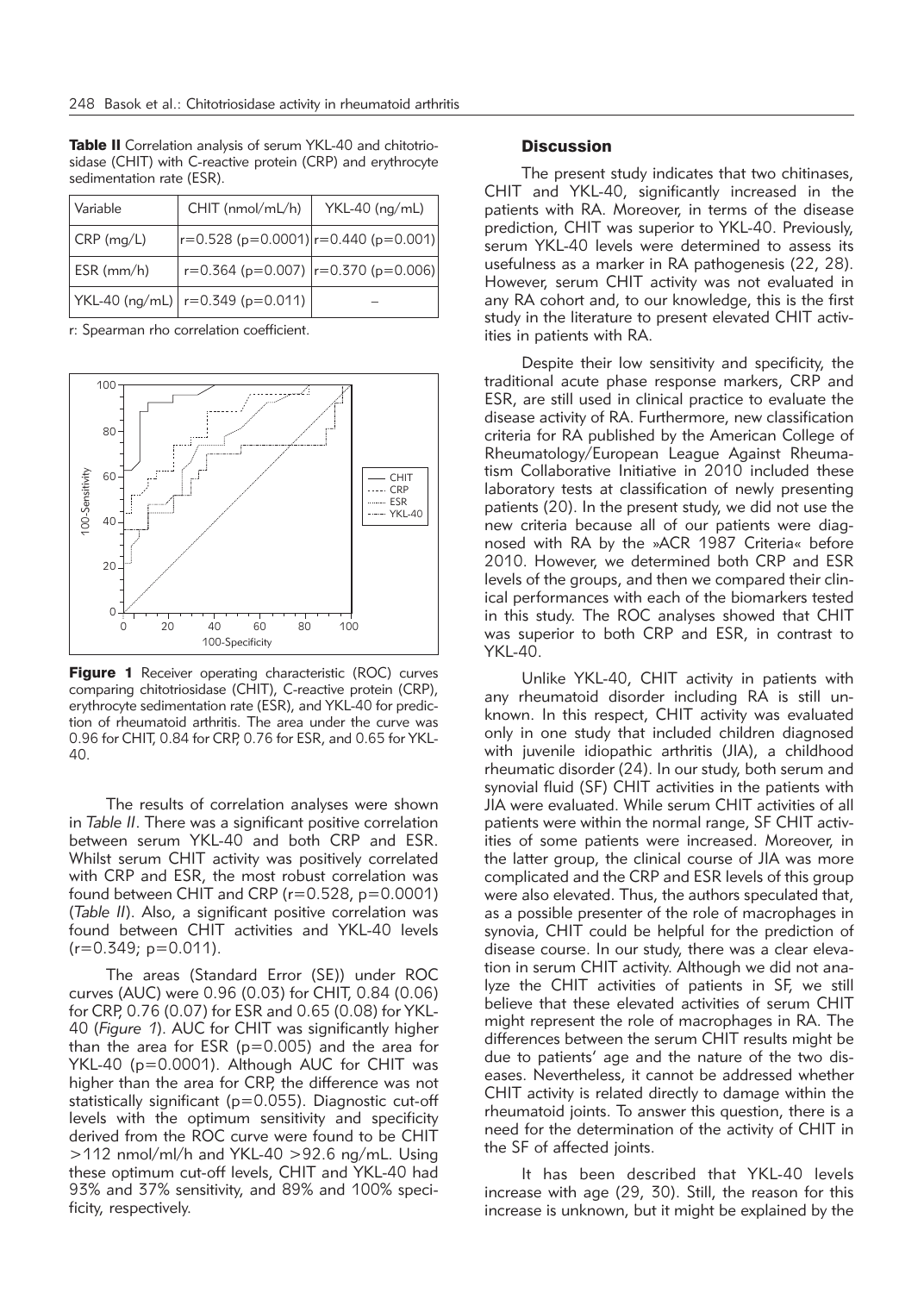higher level of inflammation and apoptosis in the elderly. However, neither the RA group nor the control group in this study included any individual above 65 years of age. Therefore, increased YKL-40 levels are not related to age, but most likely to the inflammation caused by RA. Indeed, YKL-40 is expressed by chondrocytes and also macrophages in the synovial membrane as a feedback mechanism against inflammatory cytokines, such as TNF- $\alpha$  and IL-1 $\beta$  (31). On the basis of correlation studies between serum and synovial fluid concentrations of YKL-40, serum YKL-40 might reflect articular cartilage degradation and the degree of synovial inflammation in RA (32). In this regard, serum YKL-40 levels increase even in early RA patients (22, 33). In a recent study, it has been proposed that a »multi-biomarker disease activity score« which was calculated using the concentrations of twelve biomarkers, including YKL-40, measured disease activity (34, 35). However, as seen in the present study, the low sensitivity of serum YKL-40 for RA might be an obstacle to its clinical use.

Although serum YKL-40 and CHIT were increased in patients with RA, CHIT activity was the more specific and sensitive one in our study. *In vivo*, both CHIT and YKL-40 are secreted by PMNs and macrophages. Whereas macrophages predominantly release CHIT, PMNs secrete YKL-40 (1). In fact, neutrophil-released YKL-40 might act as an autoantigen in RA (36). In our cohort, which included RA patients in »clinical« remission, the elevated activity of CHIT might signal that subclinical inflammation can proceed upon macrophages in RA. Despite clinical remission determined by the physician, imaging-detected (by MRI and musculoskeletal Doppler US) synovitis has been reported in RA patients who were receiving conventional DMARDS (37). According to these findings, authors speculated that the subclinical joint inflammation might account for the structural deterioration in this patient group. It is possible to speculate that increased CHIT activities found in a similar patient group – taking DMARDs and in remission defined by the clinician – might reflect a long-term subclinic inflammation inducted by macrophages in synovitis, hence might also explain the deterioration of articular cartilage. Additionally, *in vitro* culturing studies of macrophages stated that while CHIT expression started after 7 days and dramatically increased with time, YKL-40 expression was detected after 2 days and reached the maximum at day 14 (38). Accordingly, elevated CHIT activity, but not YKL-40, could also reflect the prolonged effect of macrophages in the synovium of affected joints. The absence of association between radiographic progression and serum YKL-40 levels in a 10-year follow-up study of patients with RA might support this hypothesis (39).

One of the limitations of this study might be the lack of a group composed of patients with active disease. Evaluation of CHIT in patients with active disease might be of value to understand its role in disease activity. Also, we did not measure rheumatoid factor and/or cyclic citrullinated peptide antibodies; hence, we have no information whether there is any influence of the serological status on CHIT and YKL-40. Additionally, a 24-base pair (bp) duplication in exon 10 of the CHIT gene is a common polymorphism that leads to a null allele, thus a defective CHIT protein (40). As a limitation, this polymorphism, which is responsible for the recessive inherited deficiency in CHIT, was not determined in the study. In a research performed in a Spanish population, there was no CHIT activity in subjects with a homozygous defective allele and approximately half of the normal allele activities in subjects with a heterozygous defective allele (26). In the literature search, we could not find any information regarding the frequency of this polymorphism in Turkish individuals. Interestingly, the distribution of CHIT activities in both patients and healthy subjects might be explained by the CHIT genotype of individuals. Thus, it would be reasonable to determine whether there are any differences in the allelic and genotype distributions between the groups we studied, and if there is a need to adjust the CHIT activity according to the CHIT genotype. Accordingly, it is possible to speculate that a genotype adjustment for CHIT activity may result in even better correlated results with other markers.

## **Conclusion**

These results are consistent with those obtained in other studies, confirming that human chitinases – not only YKL-40 and also CHIT – may play significant roles in the pathogenesis of RA. Nevertheless, comprehensive studies covering larger populations are needed to elucidate the relationship between chitinases, in particular CHIT, and RA.

### Conflict of interest statement

The authors stated that there are no conflicts of interest regarding the publication of this article.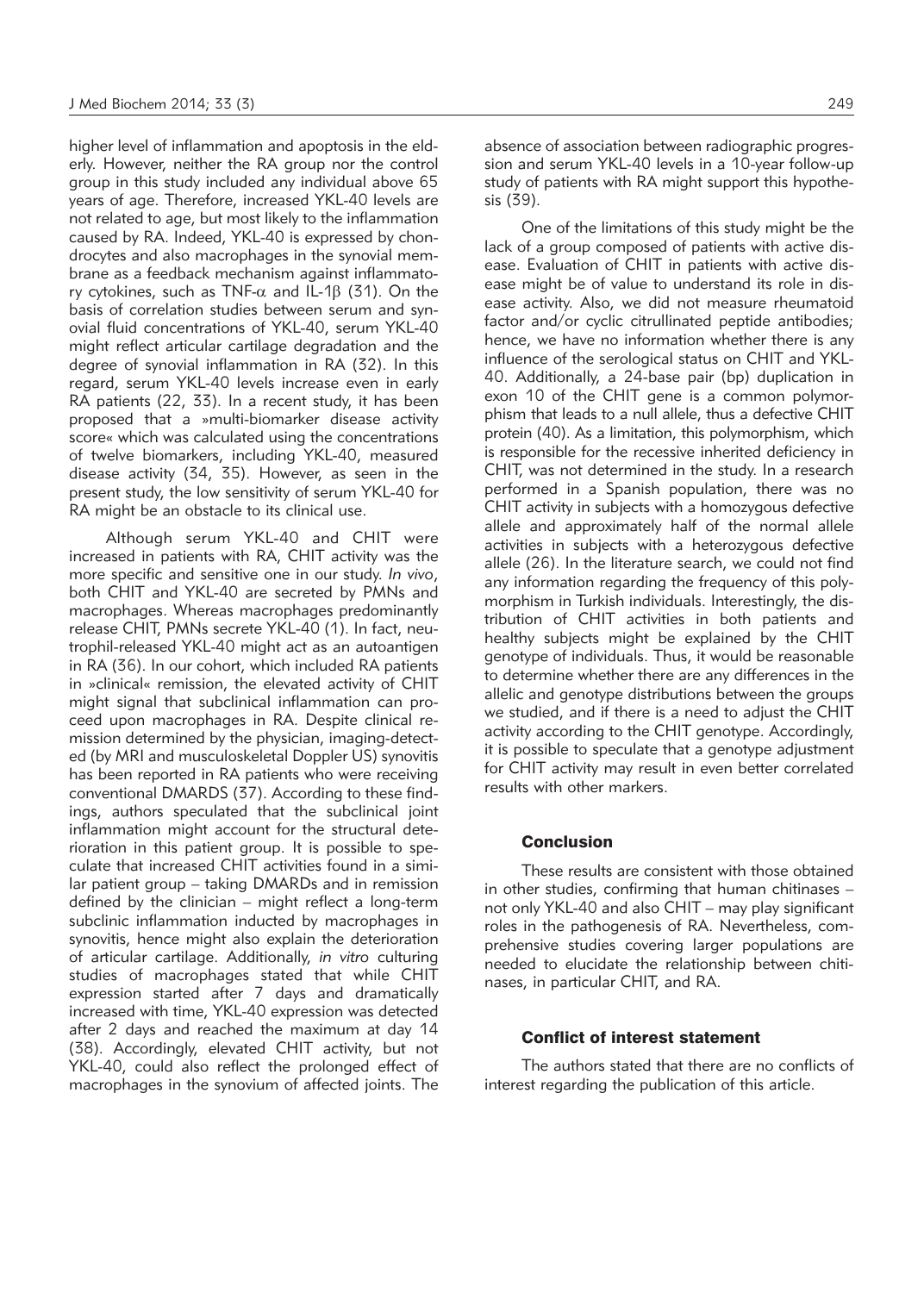#### **References**

- 1. Kzhyshkowska J, Gratchev A, Goerdt S. Human chitinases and chitinase-like proteins as indicators for inflammation and cancer. Biomarker Insights 2007; 2: 128–46.
- 2. Hollak CE, van Weely S, van Oers MH, Aerts JM. Marked elevation of plasma chitotriosidase activity: a novel hallmark of Gaucher disease. J Clin Invest 1994; 93: 1288–92.
- 3. Isman F, Hobert JA, Thompson JN, Natowicz MR. Plasma chitotriosidase in lysosomal storage diseases. Clin Chim Acta 2008; 387: 165–7.
- 4. Acar A, Keskek M, Isman FK, Kucur M, Tez M. Serum chitotriosidase activity in acute appendicitis: preliminary results. Am J Emerg Med 2012; 30: 775–7.
- 5. Bargagli E, Margollicci M, Nikiforakis N, Luddi A, Perrone A, Grosso S, et al. Chitotriosidase activity in the serum of patients with sarcoidosis and pulmonary tuberculosis. Respiration 2007; 74: 548–52.
- 6. Karadag B, Kucur M, Isman FK, Hacibekiroglu M, Vural VA. Serum chiotriosidase activity in patients with coronary artery disease. Circ J 2008; 72: 71–5.
- 7. Létuvé S, Kozhich A, Humbles A, Brewah Y, Dombret MC, Grandsaigne M, et al. Lung chitinolytic activity and chitotriosidase are elevated in chronic obstructive pulmonary disease and contribute to lung inflammation. Am J Pathol 2010; 176: 638–49.
- 8. Malaguarnera L, Rosa MD, Zambito AM, dell'Ombra N, Marco RD, Malaguarnera M. Potential role of chitotriosidase gene in nonalcoholic fatty liver disease evolution. Am J Gastroenterol 2006; 101: 2060–9.
- 9. Orchard PJ, Lund T, Miller W, Rothman SM, Raymond G, Nascene D, et al. Chitotriosidase as a biomarker of cerebral adrenoleukodystrophy. J Neuroinflammation 2011; 8: 144. doi: 10.1186/1742-2094-8-144.
- 10. Watabe-Rudolph M, Song Z, Lausser L, Schnack C, Begus-Nahrmann Y, Scheithauer MO, et al. Chitinase enzyme activity in CSF is a powerful biomarker of Alzheimer disease. Neurology 2012; 78: 569–77.
- 11. Abe M, Takahashi M, Naitou K, Ohmura K, Nagano A. Investigation of generalized osteoarthritis by combining X-ray grading of the knee, spine and hand using biochemical markers for arthritis in patients with knee osteoarthritis. Clin Rheumatol 2003; 22: 425–31.
- 12. Bernardi D, Podswiadek M, Zaninotto M, Punzi L, Plebani M. YKL-40 as a marker of joint involvement in inflammatory bowel disease. Clin Chem 2003; 49: 1685–8.
- 13. Johansen JS, Stoltenberg M, Hansen M, Florescu A, Hørslev-Petersen K, Lorenzen I, et al. Serum YKL-40 concentrations in patients with rheumatoid arthritis: relation to disease activity. Rheumatology (Oxford) 1999; 38: 618–26.
- 14. Koc M, Zulfikaroglu B, Kemal Isman F, Ozalp N, Acar A, Kucur M. Serum YKL-40 levels in acute appendicitis. Bratisl Lek Listy 2010; 111: 656–8.
- 15. Kucur M, Isman FK, Karadag B, Vural VA, Tavsanoglu S. Serum YKL-40 levels in patients with coronary artery disease. Coron Artery Dis 2007; 18: 391–6.
- 16. Kucur M, Isman FK, Balci C, Onal B, Hacibekiroglu M, Ozkan F, et al. Serum YKL-40 levels and chitotriosidase activity as potential biomarkers in primary prostate cancer and benign prostatic hyperplasia. Urol Oncol 2008; 26: 47–52.
- 17. Madazli R, Kucur M, Gezer A, Isman F, Bulut B. Chitotriosidase and YKL-40 in normal and pre-eclamptic pregnancies. Int J Gynecol Obst 2008; 100: 239–43.
- 18. Walsh NC, Crotti TN, Goldring SR, Gravallese EM. Rheumatic disease: The effects of inflammation on bone. Immunol Rev 2005; 208: 228–51.
- 19. Pincus T, Sokka T. Laboratory tests to assess patients with rheumatoid arthritis: advantages and limitations. Rheum Dis Clin North Am 2009; 35: 731–4.
- 20. Aletaha D, Neogi T, Silman AJ, Funovits J, Felson DT, Bingham CO 3rd, et al. 2010 Rheumatoid arthritis classification criteria: an American College of Rheumatology/European League Against Rheumatism collaborative initiative. Arthritis Rheum 2010; 62: 2569–81.
- 21. Hakala BE, White C, Recklies AD. Human cartilage gp-39, a major secretory product of articular chondrocytes and synovial cells, is a mammalian member of a chitinase protein family. J Biol Chem 1993; 268: 25803–10.
- 22. Peltomaa R, Paimela L, Harvey S, Helve T, Leirisalo-Repo M. Increased level of YKL-40 in sera from patients with early rheumatoid arthritis: a new marker for disease activity. Rheumatol Int 2001; 20: 192–6.
- 23. Sekine T, Masuko-Hongo K, Matsui T, Asahara H, Takigawa M, Nishioka K, et al. Recognition of YKL-39, a human cartilage related protein, as a target antigen in patients with rheumatoid arthritis. Ann Rheum Dis 2001; 60: 49–54.
- 24. Brunner JK, Scholl-Bürgi S, Hössinger D, Wondrak P, Prelog M, Zimmerhackl LB. Chitotriosidase activity in juvenile idiopathic arthritis. Rheumatol Int 2008; 28: 949–50.
- 25. Arnett FC, Edworthy SM, Bloch DA, McShane DJ, Fries JF, Cooper NS, et al. American Rheumatism Association 1987 revised criteria for the classification of rheumatoid arthritis. Arthritis Rheum 1988; 31: 315–24.
- 26. Artieda M, Cenarro A, Gañán A, Jericó I, Gonzalvo C, Casado JM, et al. Serum chitotriosidase activity is increased in subjects with atherosclerosis disease. Arterioscler Thromb Vasc Biol 2003; 23: 1645–52.
- 27. Harvey S, Weisman M, O'Dell J, Scott T, Krusemeier M, Visor J, et al. Chondrex: New marker of joint disease. Clin Chem 1998; 44: 509–16.
- 28. Matsumoto T, Tsurumoto T. Serum YKL-40 levels in rheumatoid arthritis: correlations between clinical and laboratory parameters. Clin Exp Rheumatol 2001; 19: 655–60.
- 29. Johansen JS, Bojesen SE, Tybjaerg-Hansen A, Mylin AK, Price PA, Nordestgaard BG. Plasma YKL-40 and total and disease-specific mortality in the general population. Clin Chem 2010; 56: 1580–91.
- 30. Nielsen KR, Steffensen R, Boegsted M, Baech J, Lundbye-Christensen S, Hetland ML, et al. Promoter polymor-